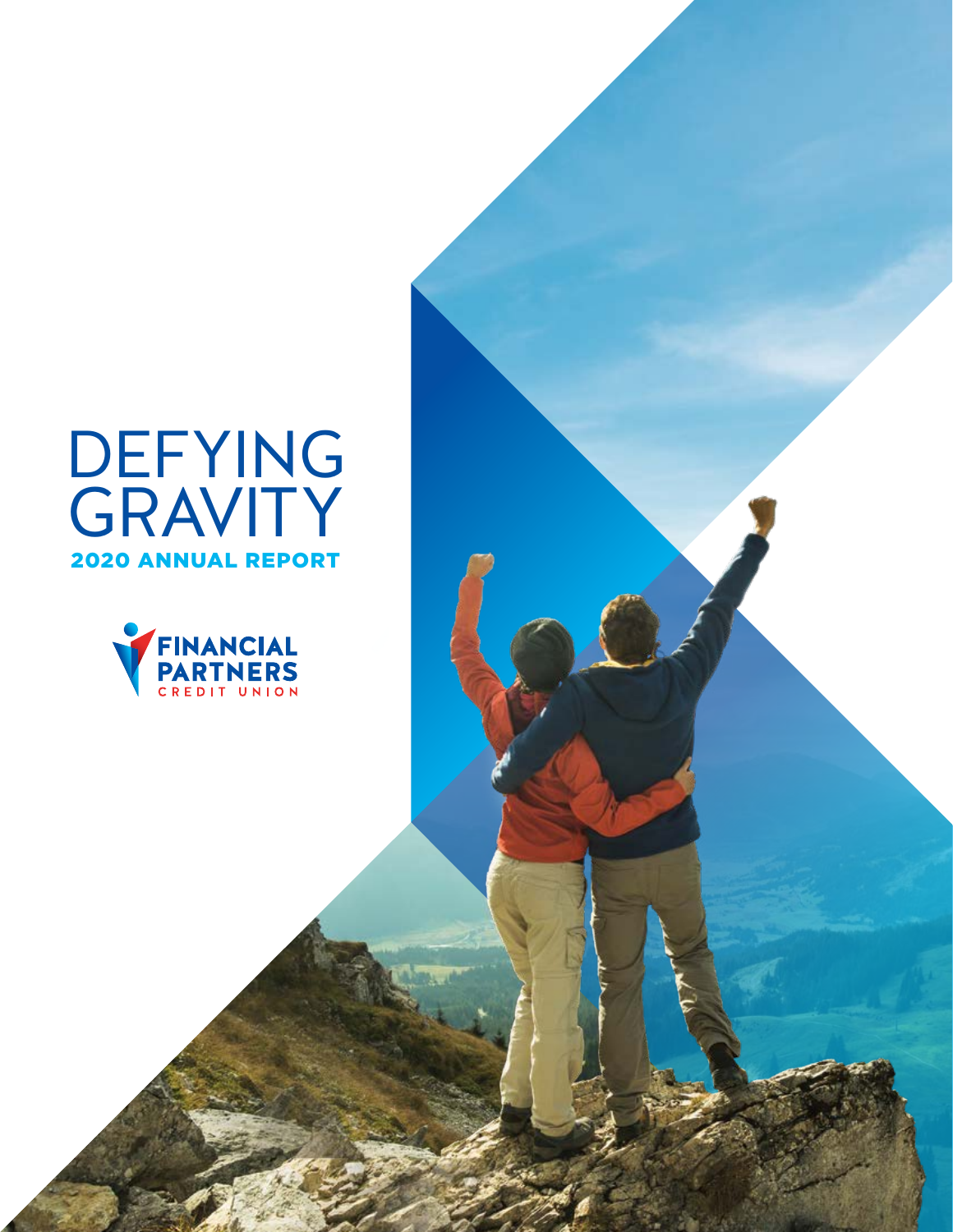▲ Our members get \$16.1M IN DIRECT BENEFITS\*

# through higher savings rates, lower loan rates and fewer fees.

1 **1 Annual savings based on CUNA and DataTrac 2020 Member Benefit Report.** 2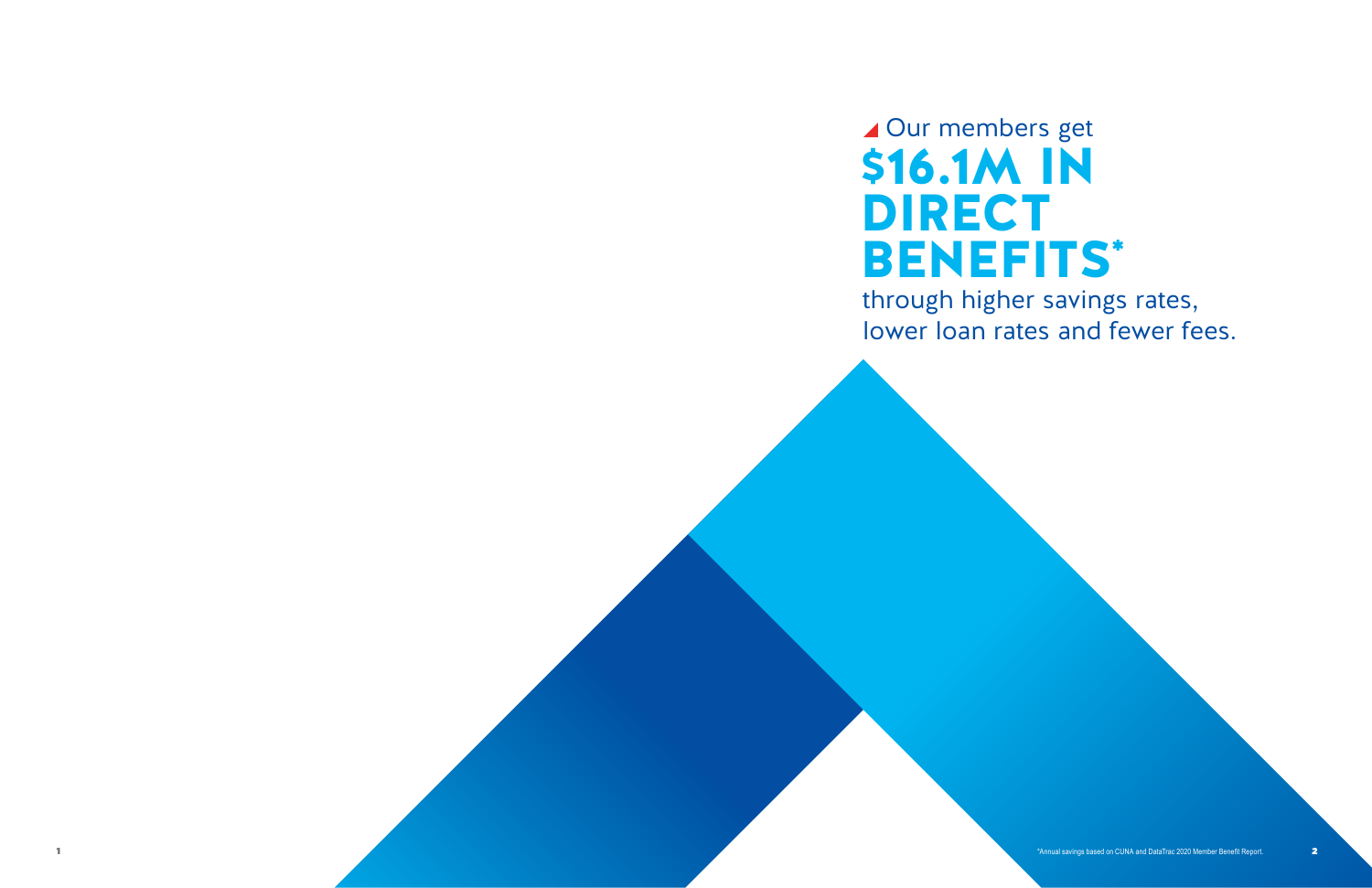It is through an optimistic lens that we share some of the highlights of what turned out to be an unprecedented year.

In 1937, a group of North American Aviation employees, weary of watching their fellow workers unable to get credit or earn a fair return on their savings, pooled their savings to form a credit union. The seeds planted then continue helping members today with life's financial journey from the first savings account to all the following needs and ultimately to the transfer of assets to the next generation. Our vision is and has always been "Building Lifetime Financial Partnerships."

That partnership was in full view in 2020. The year started like any other; branches, contact center, and support teams operated normally; we continued visiting sponsor companies and pursued charitable engagements in the communities we serve. All of that changed suddenly when the reality of the global pandemic and the state-wide stay-at-home order eviscerated our sense of normalcy: over 20 million unemployed and more than 340,000 American lives lost by year-end. While we could never have imagined the events of 2020, we are proud to report Financial Partners reacted quickly and with poise. Our well-founded discipline in business continuity planning and sustained commitment to infrastructure investment prepared us for the unimaginable event. The resiliency and dedication of our team were on full display, as 75% of the staff began working remotely while all branches remained open without any service disruption.

Your Credit Union stood strong throughout 2020 as we welcomed 9,000 new members, ending the year with 85,000 members and over \$1.8 billion in assets. Assets grew by a whopping \$251 million

# A CHAIRMAN & CEO MESSAGE

while generating \$11.3 million in net income. Total deposits grew by \$244 million or 20% to \$1.5 billion, and Investment Advisory Services ended the year with \$325 million in assets under management.

The all-time low rate environment allowed the Credit Union to make over \$1.3 billion in loans helping 13,000 members upgrade their transportation, move to a new home or reduce their monthly payments by refinancing their existing loans. Financial Partners continued to innovate and lead the market by being among the first to implement job loss protection for all new auto loan borrowers at no cost to the members. We now provide student loan refinancing and expanded Commercial Lending to WA, OR, NV & AZ. Through it all, we ended 2020 with an impressive \$2.91 billion loan servicing portfolio while maintaining pristine credit quality.

Financial Partners also received BankOn certification for the EZ Card account. BankOn's goal is to ensure everyone has access to a safe and affordable financial institution. The EZ Card, is a checkless money management account, and the newly launched Credit Builder loan program is designed to help members build or rebuild their credit.

In a year of uncertainty, your Credit Union remained focused on serving members and delivering great overall value. We are proud that in an environment where the service industry as a whole saw a widespread decline in Net Promoter Score (NPS - the gold standard for measuring loyalty and satisfaction), our NPS remained strong at 74, compared to the bank average of 36.<sup>1</sup> Also, the Credit Union National Association 2020 Member Benefits Report found that Financial

We opened two new branch locations in Mission Viejo and Seal Beach and relocated the Irvine branch and San Diego VA office to more central locations. Additionally, we began developing the recently acquired 52,000sf Costa Mesa facility which will serve as a secondary operations center and a future branch, scheduled to open mid-2021.

Partners provided \$405 in direct benefits per member household for a total of \$16.1 million total value to members.<sup>2</sup> True to our vision we helped members through the ups and downs caused by COVID by deferring \$160 million in loan payments and mortgage forbearances to assist those most impacted by the pandemic. We received SBA approval to offer Payment Protection Program (PPP) loans for small businesses and provided \$6 million in loans, helping more than 190 local businesses and saving over 800 jobs locally. And found ways to continue supporting local communities by participating in One of the many ways Financial Partners supports the served communities is by focusing on children and youth as they represent the future. Our commitment centers around three areas, STEM learning, financial education, and health. As a nod to our aerospace roots, we continued to sponsor City of STEM, LA's month-long science festival, and Rocket Fever, a Southern California tradition. We supported more than 900 high schoolers with over 3,700 hours of digital financial education promoting financial well-being over their lifetime. In support of children's mental and physical health, we supported Children's Miracle Network, TLC, and ARC, just to name a few.

By implementing a new state-of-the-art phone system, we now provide better integration of all contact options including, phone, email, chat, and text. It didn't stop there; the mobile payment offering got an additional boost with the addition of Zelle and was further rounded out by adding Google Pay to Apple and Samsung Pay.

<sup>1</sup>US Financial Services 2020, www.Statista.com <sup>2</sup>Credit Union National Association and DataTrac 2020 Member Benefit Report

charitable events and with non-profit partners thru virtual channels, donations, and sponsorships. This included hosting the 4th Annual Economic Forum and the 2nd Annual Financial Partners Seal Beach Turkey Trot virtually! COVID 19 related challenges notwithstanding, investments in branch and digital access continued. 2020 tested all of us, and in the end, we believe it stretched us to go further and climb higher. Most importantly, it reminded us that connection is one of our most cherished assets. We look forward to continuing to support your financial journey by providing intuitive solutions to help you attain your financial goals.

> On behalf of the entire Financial Partners team, we consider it an honor and privilege to serve you and sincerely thank you for your engagement!

**Ralph Crowther**, Chairman of the Board

**Nader Moghaddam**, President & CEO

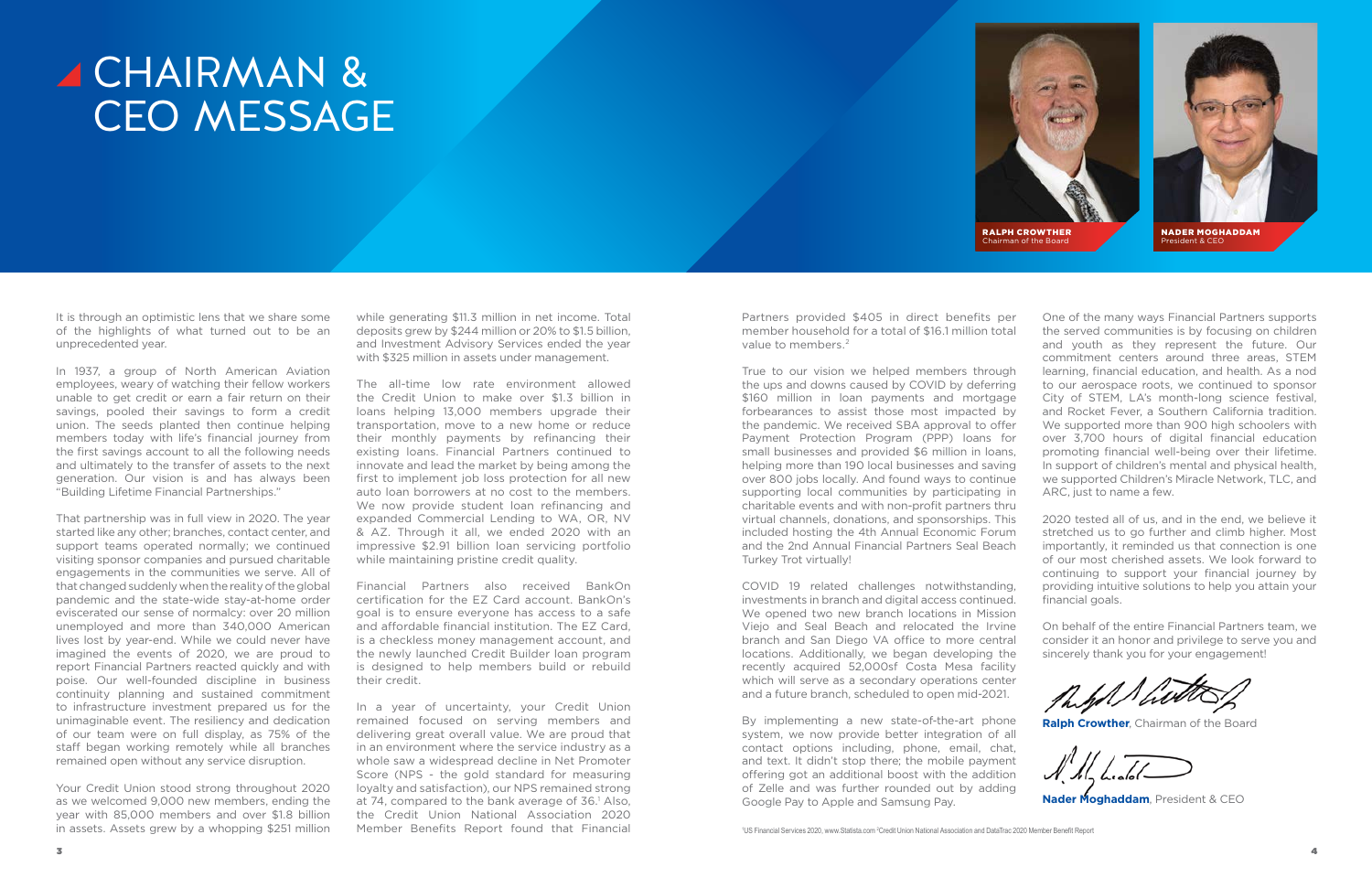GARY MACHEEL Emeritus



WILLIAM FEASTER



ALAN<br>BERGMAN Treasurer

YVES PINKOWITZ **Secretary** 



DONNA P.<br>CLAWSO<mark>N</mark>



#### **SUPERVISORY** COMMITTEE'S REPORT

The Supervisory Committee is responsible for monitoring the overall financial safety and soundness of the Credit Union, to ensure compliance with various financial and regulatory requirements, as well as adherence to operating policies and procedures.



ALAN BERGMAN **Treasurer** 

#### **TREASURER'S** REPORT

To accomplish this, the Supervisory Committee retained the services of the independent audit firm of Moss Adams, LLP to complete the annual financial statement audit for the year ending December 31, 2020. The summary of Financial Partners' Consolidated Statement of Financial Condition as of December 31, 2020, is included herein.

Throughout the year, we reviewed internal audit reports, internal controls, risk management processes and examinations by regulatory agencies. Based on our reviews and the result of the auditor's efforts, the Supervisory Committee believes the Credit Union has maintained accurate and timely accounting records, is in a strong financial position and is operating in a safe and sound manner.

The 2020 Audited Financial Statements represent a record year for Financial Partners and its member-owners. During the year, assets grew by \$251.2 million or 17% reaching \$1.75 billion, a new milestone. Operational performance was also at record levels with revenue of \$83.9 million, 21% better than prior year, and Net Income of \$11.3 million, 54% better than prior year. With dual challenges of the COVID-19 pandemic and the lowering of interest rates by the Fed, management worked diligently to maintain a healthy income stream, a strong balance sheet and effectively addressed record member loan demand and COVID-19 related loan deferments.

#### **⊿EXECUTIVE** MANAGEMENT





Core building blocks for fulfilling the vision of "Building Lifetime Financial Partnerships" – shares, loans, and capital – continued to grow in 2020. At year-end total shares of \$1.5 billion were up 20% from prior year; loan portfolio of \$1.4 billion was 7% higher than prior year; and the Credit Union equity (capital) stood at \$148.2 million. The net worth ratio of 8.29% is comfortably above the "Well Capitalized level of 7%", as defined by the National Credit Union Administration.

The credit quality continued to be strong, driven by solid performance in the consumer, commercial, and residential mortgage portfolios. The net charge-offs as a percentage of average loans were 0.16%, lower than prior year, and near historic lows.

The Board of Directors, management, and all Financial Partners team members continue to be committed to maintaining strong financials as the foundation for providing a better financial future for our member-owners.



CARYN PHILLIPS Chair

#### BOARD OF DIRECTORS

Center: **Nader Moghaddam**, President & CEO. (L to R): **Darren Herrmann**, SVP, Chief Operations Officer; **Jill Erps**, SVP, Chief Retail Officer; **Mary Torsney**, SVP, Chief Financial Officer; **Wanda Williams**, SVP, Chief Administrative Officer; **Lori Reeves**, SVP, Chief Marketing Officer; **Joseph Brancucci**, SVP, Chief Lending Officer.

Chairman



▲ SUPERVISORY **COMMITTEE** 

MARIO A. GUERRA



PAUL GEERY

VINCE WORKMAN







Chair

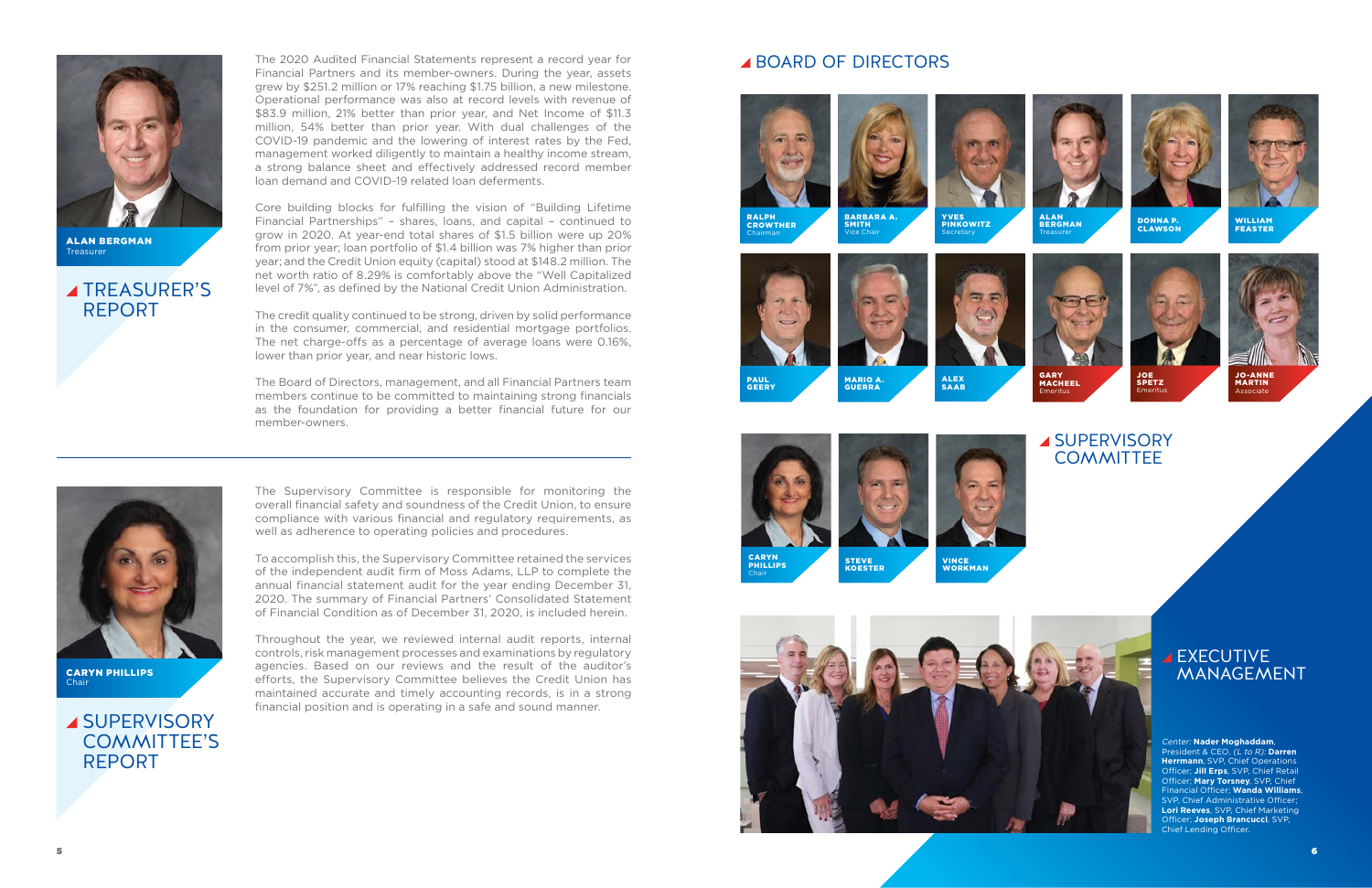7

# 2020 RECAP BY THE NUMBERS

\*Annual savings based on CUNA and DataTrac 2020 Member Benefit Report. 8

#### HELPED COMMUNITIES RECOVER FROM COVID-19

### INTRODUCED **NEW PRODUCTS** TO HELP MEMBERS



#### **\$6 MILLION IN PPP LOANS FUNDED**







\$1.8 BILLION IN ASSETS





85,000 MEMBERS STRONG



#### FINANCIAL EDUCATION



**3700 HOURS** OF FINANCIAL LITERACY  $\sim$  TO MORE THAN  $\sim$ **900 STUDENTS** 





BUSINESS REMAINED UNINTERRUPTED THROUGHOUT THE CRISIS

> CREDIT BUILDER **LOAN**

\$1.3

 $\bm \varpi$ 

**. . . . . .** i i na na i

**REBELLE** 

3 NEW BRANCHES IN ORANGE COUNTY MISSION VIEJO SEAL BEACH IRVINE

A "checkless checking account" – providing "easy" account access with a reloadable debit card.

Allows refinance up to \$125,000 in Undergraduate debt or up to \$175,000 in Graduate debt.

JOBLESS PROTECTION FOR AUTO AN ADDED BENEFIT TO AUTO LOANS

Provides 12-months of coverage beginning on auto loan funding date.

A way to establish, repair, and improve a credit score by making on-time monthly payments.





A fast, safe and easy way to send money in minutes to friends and family, right from the mobile app.





HISTORIC LOAN ORIGINATION

BILLION

#### STUDENT LOAN REFINANCE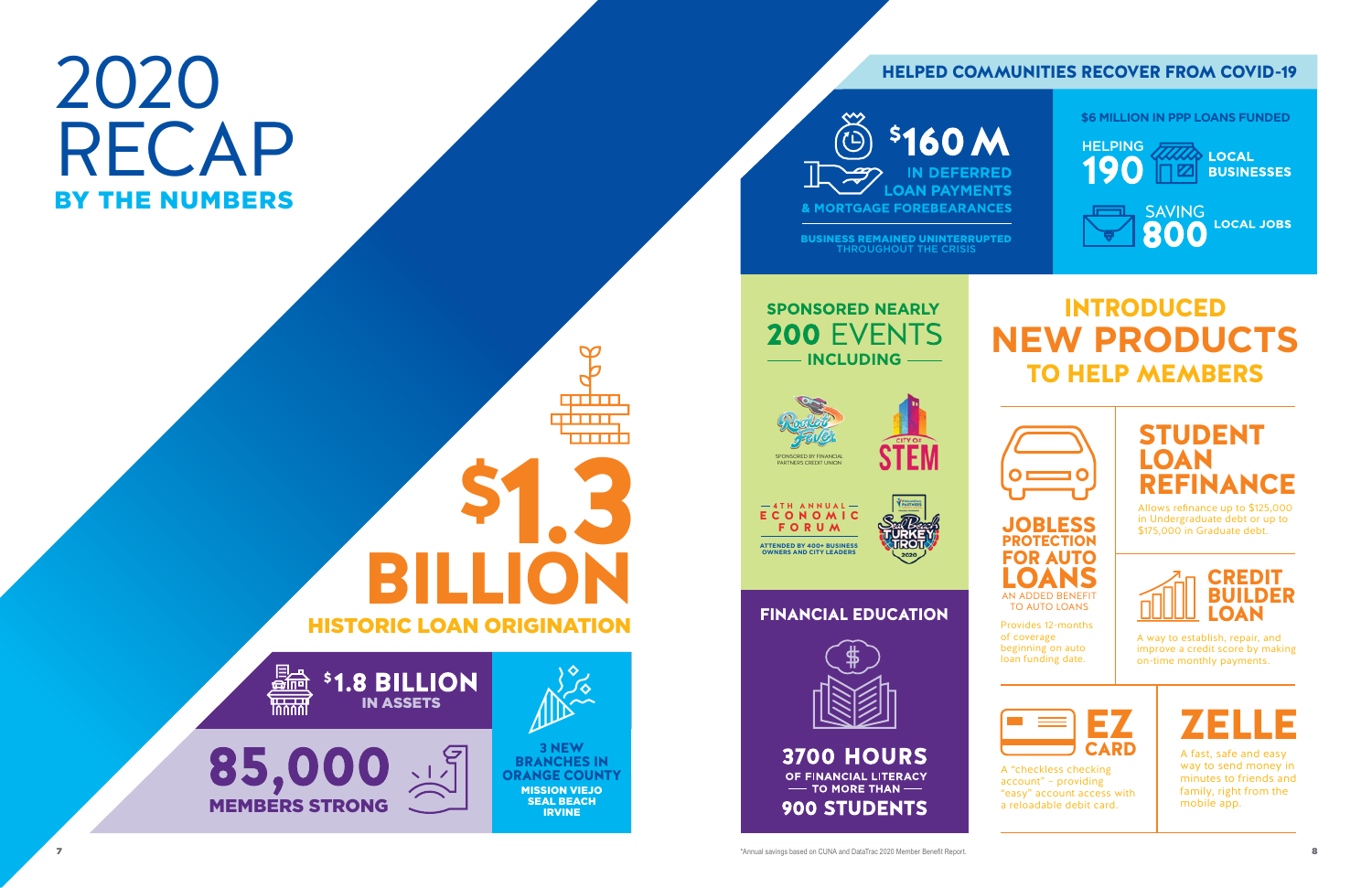#### **STATEMENT OF FINANCIAL CONDITION**

#### **STATEMENT OF INCOME**

|                                              | 2019            | 2020            |
|----------------------------------------------|-----------------|-----------------|
| <b>ASSETS</b>                                |                 |                 |
| Cash and cash equivalents                    | \$48,092,861    | \$174,546,580   |
| Investments                                  |                 |                 |
| Available for Sale                           | \$97,108,348    | \$110,713,356   |
| Other                                        | \$7,092,053     | \$6,986,889     |
| Loans held for sale                          | \$27,217,740    | \$223,029,432   |
| Loans (net)                                  | \$1,241,550,350 | \$1,144,291,216 |
| Accrued interest receivable                  | \$3,663,535     | \$3,595,662     |
| Mortgage servicing rights                    | \$10,238,392    | \$11,200,300    |
| Property & equipment (net)                   | \$28,727,338    | \$29,627,293    |
| <b>NCUSIF</b> deposit                        | \$10,779,293    | \$12,544,327    |
| Other assets                                 | \$28,708,180    | \$37,876,036    |
| <b>Total Assets</b>                          | \$1,503,178,090 | \$1,754,411,091 |
| <b>LIABILITIES AND MEMBERS' EQUITY</b>       |                 |                 |
| Members' shares                              | \$1,245,660,524 | \$1,490,197,478 |
| <b>Borrowed funds</b>                        | \$100,000,000   | \$77,500,000    |
| Accrued expenses & other liabilities         | \$20,405,804    | \$38,475,643    |
| <b>Total Liabilities</b>                     | \$1,366,066,328 | \$1,606,173,121 |
| Members' equity                              |                 |                 |
| Retained earnings                            | \$110,806,181   | \$122,061,859   |
| Equity acquired in mergers                   | \$28,797,821    | \$28,797,821    |
| Accumulated other comprehensive loss         | \$(2,492,240)   | \$(2,621,710)   |
| <b>Total Members' Equity</b>                 | \$137,111,762   | \$148,237,970   |
| <b>Total Liabilities and Members' Equity</b> | \$1,503,178,090 | \$1,754,411,091 |

| 2019           | 2020            |                                                  | 2019         | 2020         |
|----------------|-----------------|--------------------------------------------------|--------------|--------------|
|                |                 | <b>INTEREST INCOME</b>                           |              |              |
| \$48,092,861   | \$174,546,580   | Loans                                            | \$47,621,801 | \$49,490,868 |
|                |                 | Investments & cash equivalents                   | \$3,884,146  | \$1,874,137  |
| \$97,108,348   | \$110,713,356   | <b>Total Interest Income</b>                     | \$51,505,947 | \$51,365,005 |
| \$7,092,053    | \$6,986,889     |                                                  |              |              |
| \$27,217,740   | \$223,029,432   | <b>INTEREST EXPENSE</b>                          |              |              |
| 241,550,350    | \$1,144,291,216 | Members' shares                                  | \$10,780,296 | \$12,266,574 |
| \$3,663,535    | \$3,595,662     | Borrowed funds                                   | \$1,940,893  | \$2,533,298  |
| \$10,238,392   | \$11,200,300    | <b>Total Interest Expense</b>                    | \$12,721,189 | \$14,799,872 |
| \$28,727,338   | \$29,627,293    | <b>Net Interest Income (NII)</b>                 | \$38,784,758 | \$36,565,133 |
| \$10,779,293   | \$12,544,327    | Provision for loan losses                        | \$1,775,282  | \$2,079,625  |
| \$28,708,180   | \$37,876,036    | <b>NII after Provision for Loan Losses</b>       | \$37,009,476 | \$34,485,508 |
| 503,178,090    | \$1,754,411,091 | <b>NON-INTEREST INCOME</b>                       |              |              |
|                |                 | Overdraft income                                 | \$3,391,630  | \$2,377,238  |
| 245,660,524    | \$1,490,197,478 | Interchange income                               | \$4,357,455  | \$3,984,638  |
| 00,000,000     | \$77,500,000    | Residential mortgage & commercial banking income | \$4,378,927  | \$20,294,230 |
| 20,405,804     | \$38,475,643    | Service charges and other fees                   | \$1,755,215  | \$1,562,864  |
| 66,066,328     | \$1,606,173,121 | Financial services & insurance commission income | \$1,536,277  | \$1,434,363  |
|                |                 | Other non-interest income                        | \$2,547,001  | \$2,856,306  |
|                |                 | <b>Total Non-Interest income</b>                 | \$17,966,505 | \$32,509,639 |
| \$110,806,181  | \$122,061,859   |                                                  |              |              |
| \$28,797,821   | \$28,797,821    | <b>NON-INTEREST EXPENSE</b>                      |              |              |
| 5(2, 492, 240) | \$(2,621,710)   | Salaries & benefits                              | \$25,824,862 | \$31,058,173 |
| \$137,111,762  | \$148,237,970   | Office operations                                | \$9,732,949  | \$10,088,233 |
| 503,178,090    | \$1,754,411,091 | Loan servicing                                   | \$4,148,022  | \$5,557,503  |
|                |                 | Office occupancy                                 | \$3,309,506  | \$4,340,972  |
|                |                 | Professional fees                                | \$2,777,819  | \$2,671,111  |
|                |                 | Other non-interest expense                       | \$1,860,699  | \$2,023,477  |
|                |                 | <b>Total Non-Interest expense</b>                | \$47,653,857 | \$55,739,469 |
|                |                 | <b>Net Income</b>                                | \$7,322,124  | \$11,255,678 |